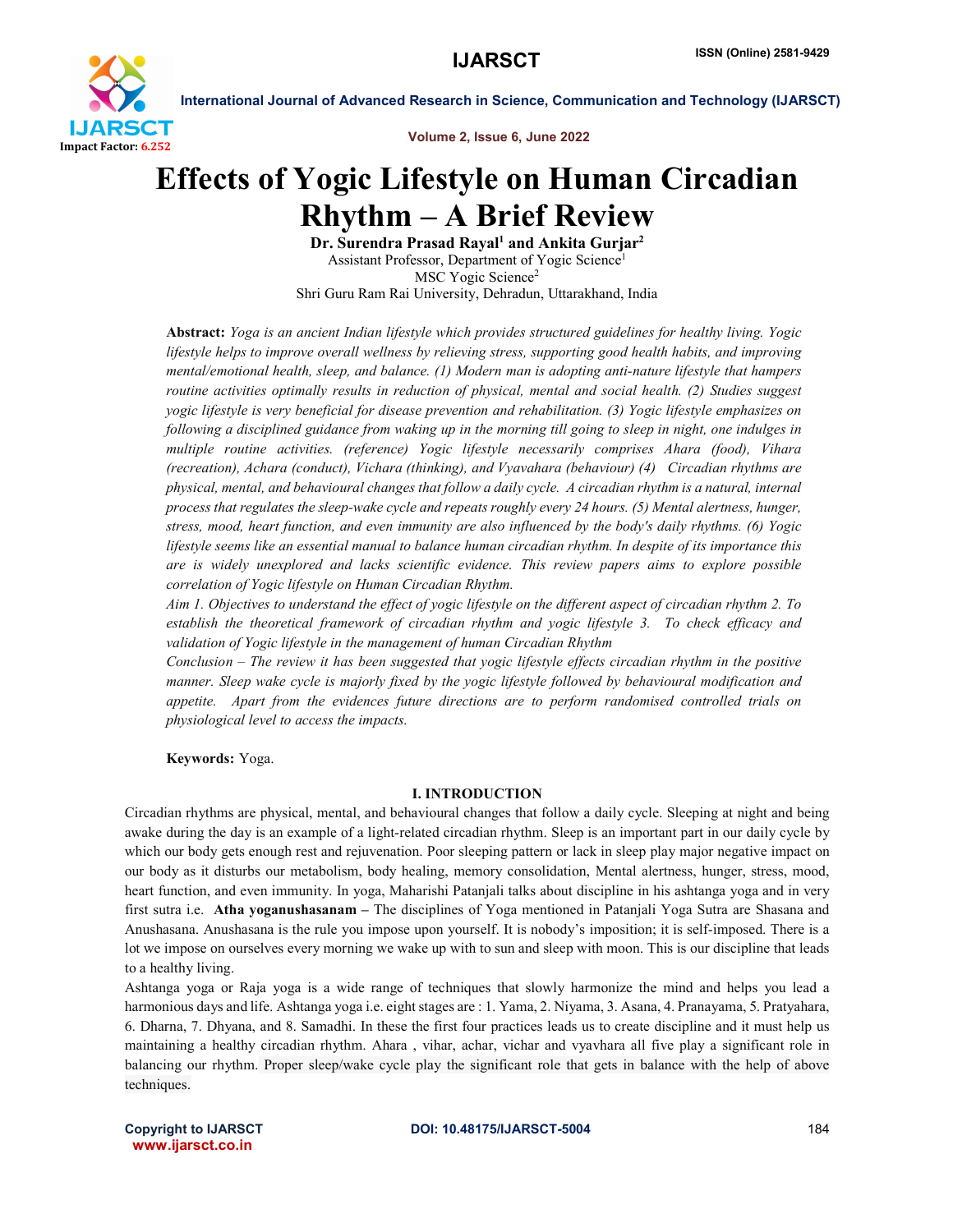

### Volume 2, Issue 6, June 2022

We have to take care of all the pillars equally to be able to lead a healthy and happy life that must help in our daily cycle and rhythm. If even one of them is ignored then we shall bear a disorganised lifestyle leading us to variable sleeping pattern.

Circadian cycle regulates Body functions like Sleep-wake cycle, body temperature, activities such as eating and drinking, hormonal and neurotransmitter secretion etc. The circadian cycle is controlled by a part of the hypothalamus called the supra-chiasmatic nucleus (SCN), which is the master centre for integrating rhythmic information and establishing sleep patterns. Cyclical fluctuations of melatonin, produced by pineal gland, are also vital for maintaining a normal circadian rhythm.

# 1.1 Aim & Objectives

This review paper aims to understand the concept of circadian rhythm in yoga and modern view, its physiological and pathological aspects, its role in the prevention and management of such disorders.

# II. MATERIAL AND METHOD

Literature search were carried out in Modern system and relevant databases like Google Scholar, PubMeD, Shodhganga and some relevant google articles etc. Search revealed a total of 8450 articles, among them 59 relevant articles were taken, of which abstracts and full paper of some most relevant and freely downloadable articles were reviewed.

# III. LITERATURE REVIEW

From chapter 6, verse 17

yuktāhāra-vihārasya yukta-ceṣṭasya karmasu

yukta-svapnāvabodhasya

yogo bhavati duḥkha-hā

Those who are temperate in eating and recreation, balanced in work, and regulated in sleep, can mitigate all sorrows by practicing Yog.

Yoga is the union of the jivatma with parmatma. The opposite of Yog is *bhog*, which means engagement in sensual pleasures. Indulgence in *bhog* violates the natural laws of the body, and results in *rog* (disease). In this verse, Shree Krishna states that by being temperate in bodily activities and practicing Yoga, we can become free from the sorrows of the body and mind. Eating healthy and right food in minimal quantity can lead to complete positive and good life. He who is mild in his habits of eating, working, sleeping, and fun activities can reduce all material pains by practicing the yoga.

From chapter 2, verse 50

buddhi-yukto jahātīha ubhe sukṛita-duṣhkṛite

tasmād yogāya yujyasva yogaḥ karmasu kauśhalam

Yoga is Skill in action. The Skill is in maintaining relaxation and awareness in action. Relaxed action is the process. Regular Planning in action is an outcome. Thus Yoga is skill in action and ability to stay mastery over the mind. "Yoga is art and science of Healthy Living". At the point when you practice calmness in mind and being able to concentrate on one thing, you can understand something and takes decisions with right knowledge at ideal time. Whatever work you do will be fruitful when you do with dedication and commitment. This helps one to live purposefully in every movement of life. That also helps in taking positive decision and positive thinking, moderate in eating and sleeping, working sincerely for right goal.

# IV. PATHYA AND APATHYA IN HATHYOGAPRADEEPIKA

 Apathya/ Un-Wholesome food: The foods which are restricted (for the yogi) are: those which are, sour, bitter, salty, heating, green vegetables (other than those ordained), oil, sesame and mustard, alcohol, fish, flesh foods, curds, buttermilk, oil cakes and garlic. Undesirable eating routine ought not be taken, what is warmed subsequent to getting cold, which is dry (without common oil), which is too much salty or acidic, has too much (blended) vegetables. These eating habits lead to poor lifestyle that further disturbs your daily routine and circadian rhythm.

www.ijarsct.co.in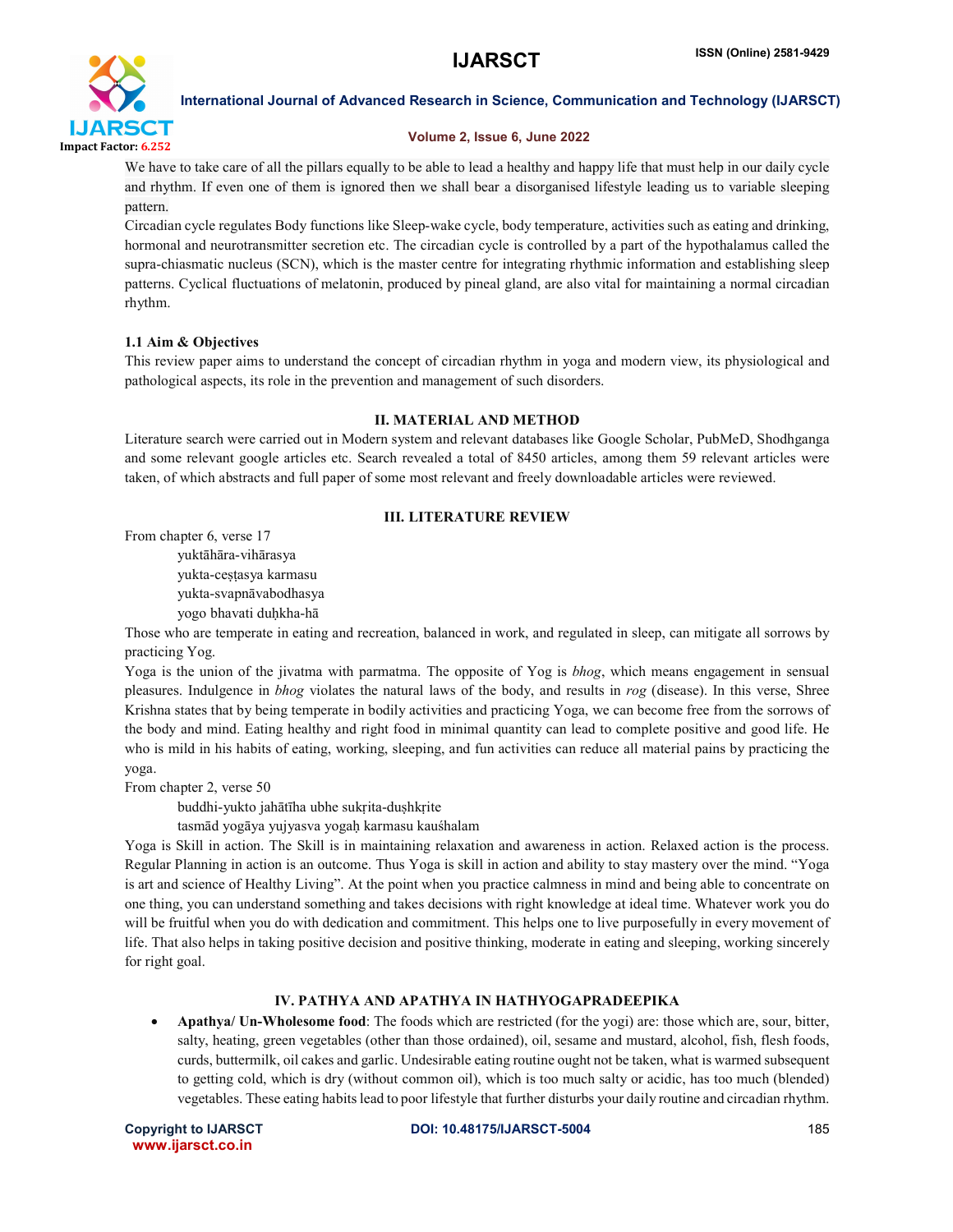

#### Volume 2, Issue 6, June 2022

- Pathya/Wholesome food: The most helpful food for the yogi are: acceptable grains, wheat, rice, grain, milk, ghee, sugar sweets (solidified sugar), dry ginger, natural product (types of cucumber), five vegetables and such pulses, and pure water. The yogi should take nourishing and sweet food mixed with, milk and ghee; it ought to sustain the dhatus (basic body constituents) and be satisfying and suitable. Yogic scriptures firmly discourage habit of Over-eating and inspiring moderation of diet . Yogic literature on the Indian philosophy which says that additional(surplus) of anything is worthless; it strongly suggests diet must be taken with some limitation and overeating should be kept away at all cost.
- Patanjali Ashtanga Yoga: Ashtanaga Yoga is a mode of Yoga which consist of Eight Limbs or Steps i.e. Yama, Niyama Asana, Pranayama, Pratahar Dharna Dhyana Samadhi have been found to control the mental modification thereby helping in attaining good health.
- The Yamas : The word 'yama' is often translated as 'restraint', 'moral discipline' or 'moral vow', and Patanjali states that these vows are completely universal, no matter who you are or where you come from, your current situation or where you're heading. To be 'moral' can be difficult at times, which is why this is considered a very important practice of yoga. Remember that the word 'yoga' means 'unity', 'wholeness' or 'connectedness'; of course it's important to be mindful, gentle and present in class, but if this doesn't translate off the mat and connect into what we do in our day-to-day lives, we will never feel the real benefits of yoga.

The Yamas traditionally guide us towards practices concerned with the world around us, but often we can take them as a guide of how to act towards ourselves too. There are five Yamas in total listed in Patanjali's Sutras:

Ahimsa (non-harming or non-violence in thought, word and deed), Satya (truthfulness), Asteya (non-stealing), Brahmacharya (celibacy or 'right use of energy') and Aparigraha (non-greed or non-hoarding)

Other texts describe further Yamas, for example the Śāṇḍilya Upanishad lists a total of 10 Yamas, excluding Aparigraha but including: Ksama (forgiveness), Dhrti (fortitude), Daya (compassion), Arjava (non-hypocrisy, or sincerity), Mitahara (measured diet), and Saucha (cleanliness).

- The Niyamas: The word 'Niyama' often translates as 'positive duties' or 'observances', and are thought of as recommended habits for healthy living and 'spiritual existence'. They're traditionally thought of as practices concerned with ourselves, although of course we can think of them as affecting the outside world too. Patanjali lists a total of five Niyamas, but again there are other traditions and texts that list more:
- Saucha (cleanliness), Santosha (contentment), Tapas (discipline, austerity or 'burning enthusiasm)
- Svadhyaya (study of the self and of the texts) and Isvara Pranidhana (surrender to a higher being, or contemplation of a higher power)
- ASANA: Asana means a state of being in which one can remain physically and mentally steady, calm, quiet and comfortable. In the Yoga Sutras of Patanjali there is a concise definition of yogasanas: "Sthiram sukham aasanam", meaning that position which is comfortable and steady

In raja yoga, asana refers to the sitting position, but in hatha yoga it means something more. Asanas are specific body positions which open the energy channels and psychic centres. They are tools to higher awareness and provide the stable foundation for our exploration of the body, breath, mind and beyond. The hatha yogis also found that by developing control of the body through asana, the mind is also controlled, Therefore, the practice of asana is foremost in hatha

# 4.1 Significance of Hath Yoga practices in Health promotion

- Improve Cardiovascular Fitness: Hatha Yoga improves cardiovascular wellness and fitness. Regular practice of yogasana helps to normalize the blood pressure. The regular practice of Hatha Yoga postures are effective in controlling the disease related to heart.
- Improve Digestive System: The digestive fire or agni is stimulated. This increases the appetite and balances the metabolism. Asanas stretch the body, massaging the abdominal. This causes food to move efficiently along the digestive tract. Bowel movement is regulated and constipation relieved.
- Improvement in Nervous System: The Hatha Yoga practice helps to improve sympathetic nervous system and maintains homeostasis (stability) in the body. The Parasympathetic nervous system of human body are brought into lowers the blood pressure and heart rate by practicing yogasanas regularly.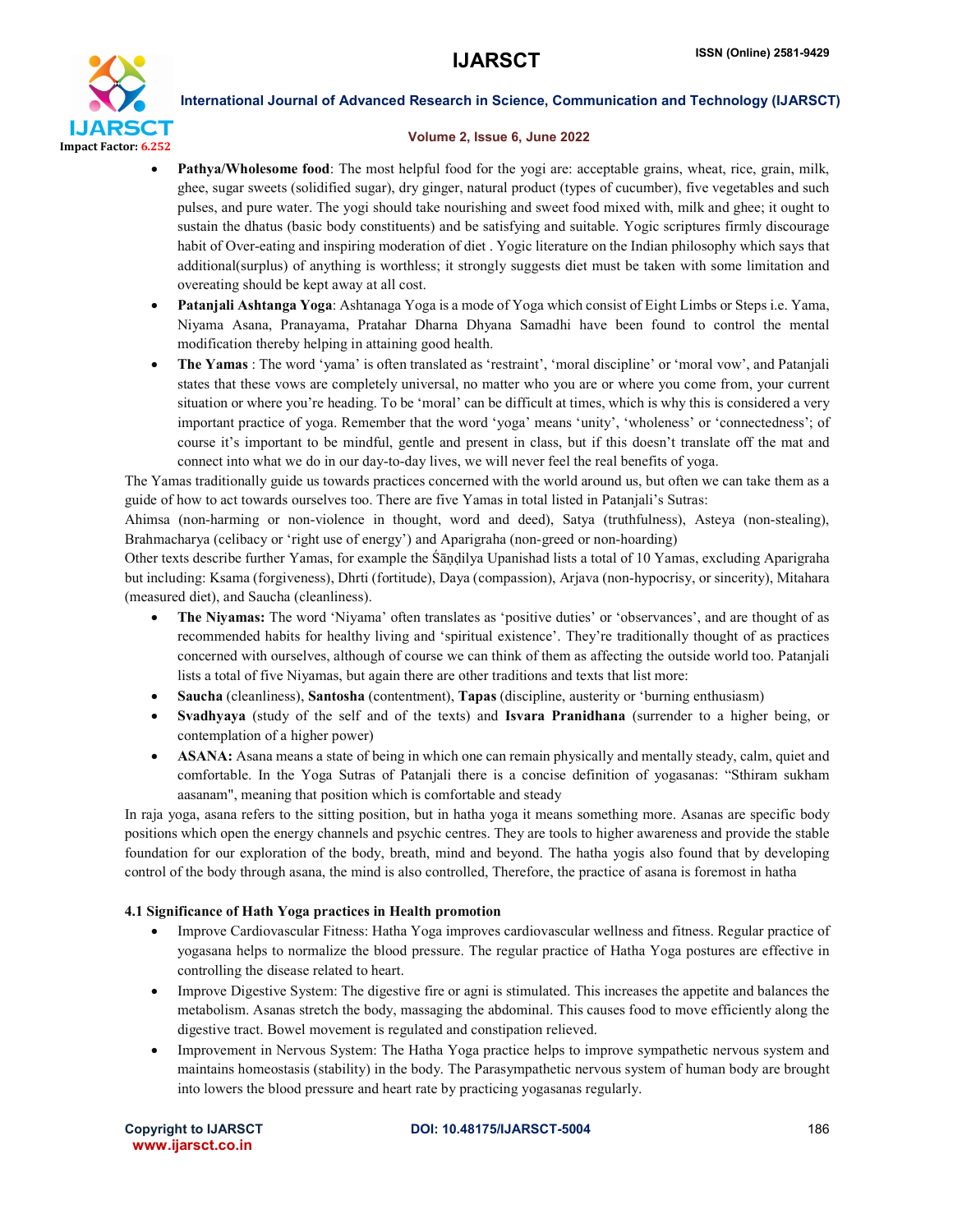

#### Volume 2, Issue 6, June 2022

 When our major systems that are Cardiovascular, Digestive, Nervous System are in a healthy and firm state , it is more likely to have a better circadian rhythm.

### 4.2 Factors Influencing Circadian rhythm

*Achar*, my behaviour/conduct with others should be loving, caring and cordial at all times. More important is *Vichar*, my way of thinking – we can be negative, or positive or neutral, in that order. We should convert our negative thoughts into positive and if we are unable to be positive then we should try to be neutral, but never to allow anything to disturb us. Let's make an effort to absorb this method deep into our daily lives. Today we have learnt of the five pillars – *Ahar* , *Vihar* , *Achar* , *Vichar* , Vavyahar

We have to take care of all the four pillars equally to be able to lead a healthy and happy life. If even one of them is ignored then we shall bear pain, disease and suffering to some intensity. This thought has been reiterated not only in the Yoga Sutras but in Ayurveda and the Bhagwad Gita as well.

#### V. DISARRANGEMENT IN CIRCADIAN RHYTHM

When we have an improper cycle for food intake i.e. Ahara that includes what we eat, the quality and quantity both play significant role. It a saying in our culture, " Jesa Ann, Wesa Mann" that mean "You are what you eat" and thus it is very important to consider the things that goes inside your body. In the kind of food that one should ideally go for are 'pathya' we have discussed above. The timing of intake of food for breakfast, lunch and dinner must be ideal and performed punctually as our body too needs time for digestion. That is how our metabolism become strong, by punctuality in eating sathvik food that leads our body and mind to a healthy state maintaining our circadian rhythm. Awareness while eating is the most vital practice that everyone should follow as now days , people watch television or any social media while having food. By this the energy we give to food become tamsik and the food fails to energize completely. What we eat, when we eat and how we eat all three simultaneously play vital role in subject of Ahara and in maintaining a healthy beautiful body and mind that leading us to model circadian rhythm.

Vihar i.e. our rest or recreation time that includes all Niyams that represent self discipline guideline. Saucha (cleanliness), Santosh (contentment), Tapas (austerity), Swadhaya (self study) and Ishwarpranidhan (surrender). These all provide a sense of discipline in our life and develop our vihar.

Achar i.e. our code of conduct with external world those are *Yamas* – *Ahimsa* (non-violence), *Satya* (Truth), *Asteya* (nonstealing), *Brahmacharya* (moderation in seeking pleasures), *Aparigraha* (non-stealing) The practicing of Yama will help in developing peace and harmony in the society.

*Vichar* – our goals in life, our school of thought. The kind of thoughts we create wheather negative or positive rules our mind.

Vyavhara – behavioural aspect of being with ourselves and other human.

The sleep/wake cycle is necessary to replenish and heal the body to ensure that it can function properly. Proper sleep allows the body to engage in circadian rhythms in the body, which initiates the build-up of energy stores for metabolic processes, neuronal remodeling for synaptic function, memory consolidation, and the assimilation of complex motor systems. The central nervous system (CNS) plays a critical role during the sleep cycle. As a result of the activation of the circadian system, the reticular activating system (RAS) in the brain stem is inhibited from inducing sleep. Sleep regulation is distinguished by the balance between the internal sleep homeostasis (process S) and the external circadian drive (process C).

#### VI. RESULT AND DISCUSSION

Based on the content from the reviewed papers, the summary of methods in yogic science to be followed to maintain proper circadian rhythm and management of disorders caused by its derangement is as follows. By following proper ahara, eating healthy and pathya food in quantity as per described in hath yoga i.e. half stomach fill with food, one-fourth fill with water and the other one-fourth fill with air. Healthy body leads to a healthy mind and taking proper diet is a crucial part of leading a healthy lifestyle. Yoga is not just about doing asanas and meditation, Diet is also a very crucial part of it. When diet gets appropriate time for digestion, it assimilates properly and gives productive result on positive health. Eating a particular type of diet generates similar kind of behaviour. It is also important to consider the thoughts

www.ijarsct.co.in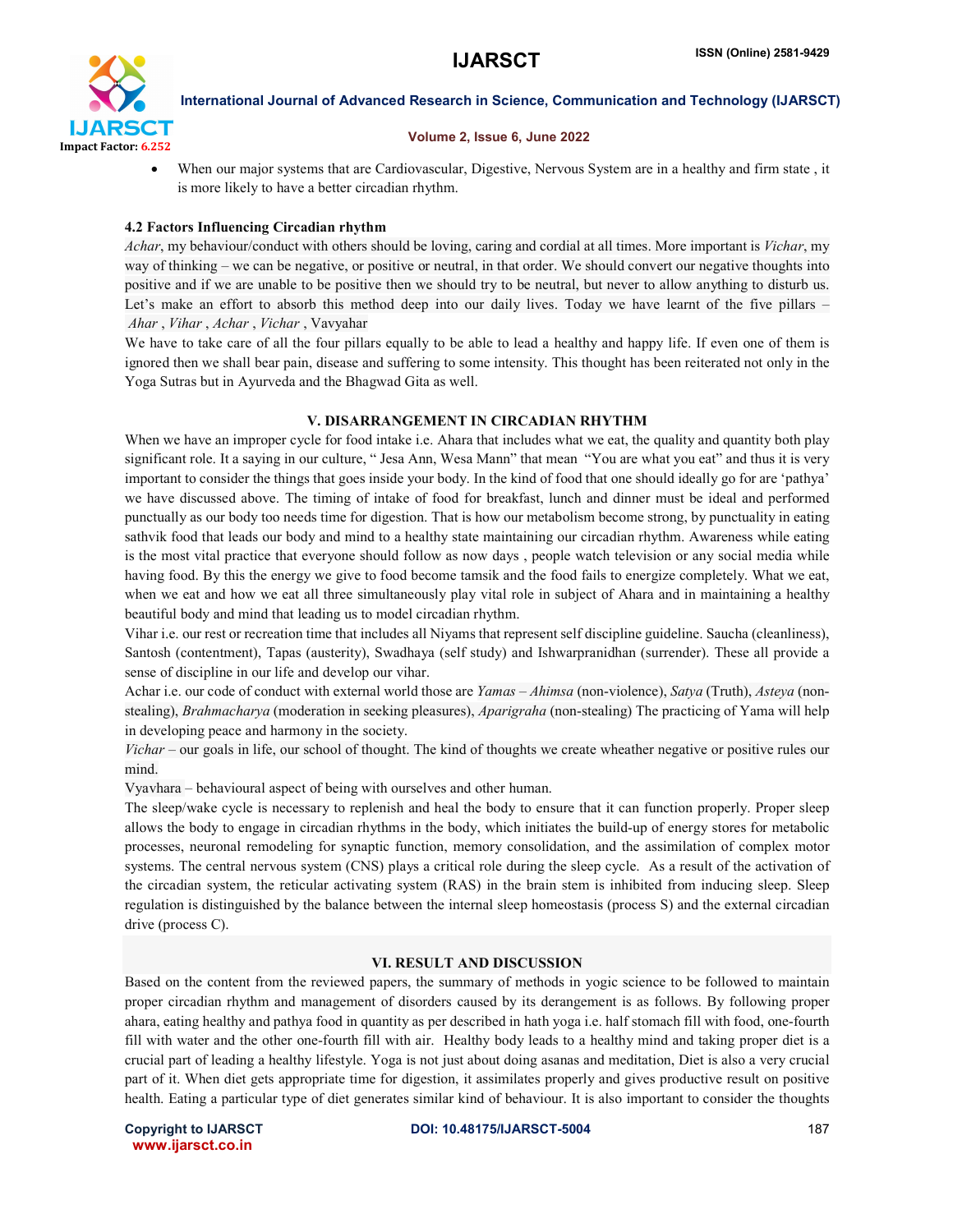

#### Volume 2, Issue 6, June 2022

that are in your mind while you are eating. It is advisable to do nothing else while eating as the mind needs to be attentive of what and how much of it you are eating for proper and easy digestion. Proper diet and eating habits will reduce negative thoughts, make your mind calmer and improve your body's vitality to live better quality life.

Our biological clock is set according to the sunrise-sunset. When the sun is right above us, our digestive fire performs at its peak. The food eaten at night time does not get properly digested since the digestive system becomes inactive during the night owing to the absence of sunlight and we face the problem of indigestion. The metabolism rate slows down during these hours as we do not indulge in any physical activity which helps in digestion. Hence, due to these reasons the food taken during night times does not get digested; and its putrefaction in the body is harmful to health.

The Yama (social code) and Niyama (personal code) aim to break this vicious circle and thereby calm the mind by sensible actions and sensible attitudes towards oneself, towards one's life and towards one's surroundings. Asana release mental tensions by dealing them on physical level, acting somato-psychically, through the body to the mind. Regular practice of asanas maintain the physical body in optimum condition and promotes health even in an unhealthy body. The body become full of vitality and strength and the mind becomes light, creative, joyful and balanced. Yogasana have often been thought of as a form of exercise. They are not exercises but techniques which place the physical body in position that cultivate awareness, concentration and meditation. Yoga Asanas have a profound impact on the systems of the human body. The muscles, bones, nervous system, respiratory, circulatory and digestive systems of the human body are greatly benefited from regular practice of Yoga Asanas. The body becomes more flexible, and more able to adjust to environmental changes after practising asanas.

Asanas keep the mind calm and at ease. Yoga Asanas regulate and control the secretion of hormones from all glands in the body. Maintaining sleep/wake cycle is must to get our circadian rhythm in order. Over 55% of yoga practitioners report improved sleep. Many studies demonstrate that yoga can improve sleep for a variety of different populations. These studies typically focus on one's quality of sleep rather than the quantity, as increased amounts of sleep do not necessarily correlate with quality sleep and overall wellbeing.

When it comes to how yoga can help improve the quality of sleep:

Mindfulness. This is a practice of judgment-free awareness in the moment. Mindfulness is a common component of many types of yoga. Mindfulness can increase melatonin levels and reduce nightime sleep disturbances in adults. Breathing awareness and regulation. These are also elements of yoga. Deep breathing is a relaxation technique that can induce sleep. Regular asana practice. Frequent movement is an important element of sleep hygiene. Moderate asana several times a week can improve overall sleep. From the point of view of Yoga, a healthy person has a body that has the wealth of the body (kaya sampat), the vitality of the breath, the peace of mind, positive attitudes and a healthy expression of emotions. Yoga prescribes four major approaches to a healthy living. Ahara, healthy diet, vihara, a healthy and spiritually conscious lifestyle, bhavana, healthy and positive attitudes towards oneself and the world, and finally sadhana or abhyasa, practices which include engaging the body, breath, and mind. In sadhana we have tools such as asana, pranayama, mudra, etc.

#### VII. CONCLUTION

Yoga practices are very influential in management of circadian rhythm when practiced regularly. It can bring various improvement in various parameter. In context to present era where people are working day  $\&$  night with irregularities in diet, lifestyle disorders and psychological illness are contributing to the disturbance in circadian rhythm that are leading to major health problems and diseases. We can enhance our health, lifestyle, mood, mental alertness, immunity and healing by aligning our circadian rhythm. By adapting yogic lifestyle one can experience major improvement. Proper ahara i.e. dietary regimen, vihar, vichaar (thinking), achara (conduct) etc. also by inducing in proper asana and mindfulness practices one can maintain the sleep/wake cycle in order to align circadian rhythm. The various chronic health conditions linked to irregular rhythms include diabetes, obesity, depression, bipolar disorder, seasonal affective disorder, and other sleep disorders. Yogic lifestyle must help to overcome such disorders.

#### **REFERENCES**

- [1]. https://www.nccih.nih.gov/health/yoga-what-you-need-to-know
- [2]. https://yoga.ayush.gov.in/blog?q=73
- [3]. https://www.ncbi.nlm.nih.gov/pmc/articles/PMC3193654/

www.ijarsct.co.in

Copyright to IJARSCTDOI: 10.48175/IJARSCT-5004 **188**